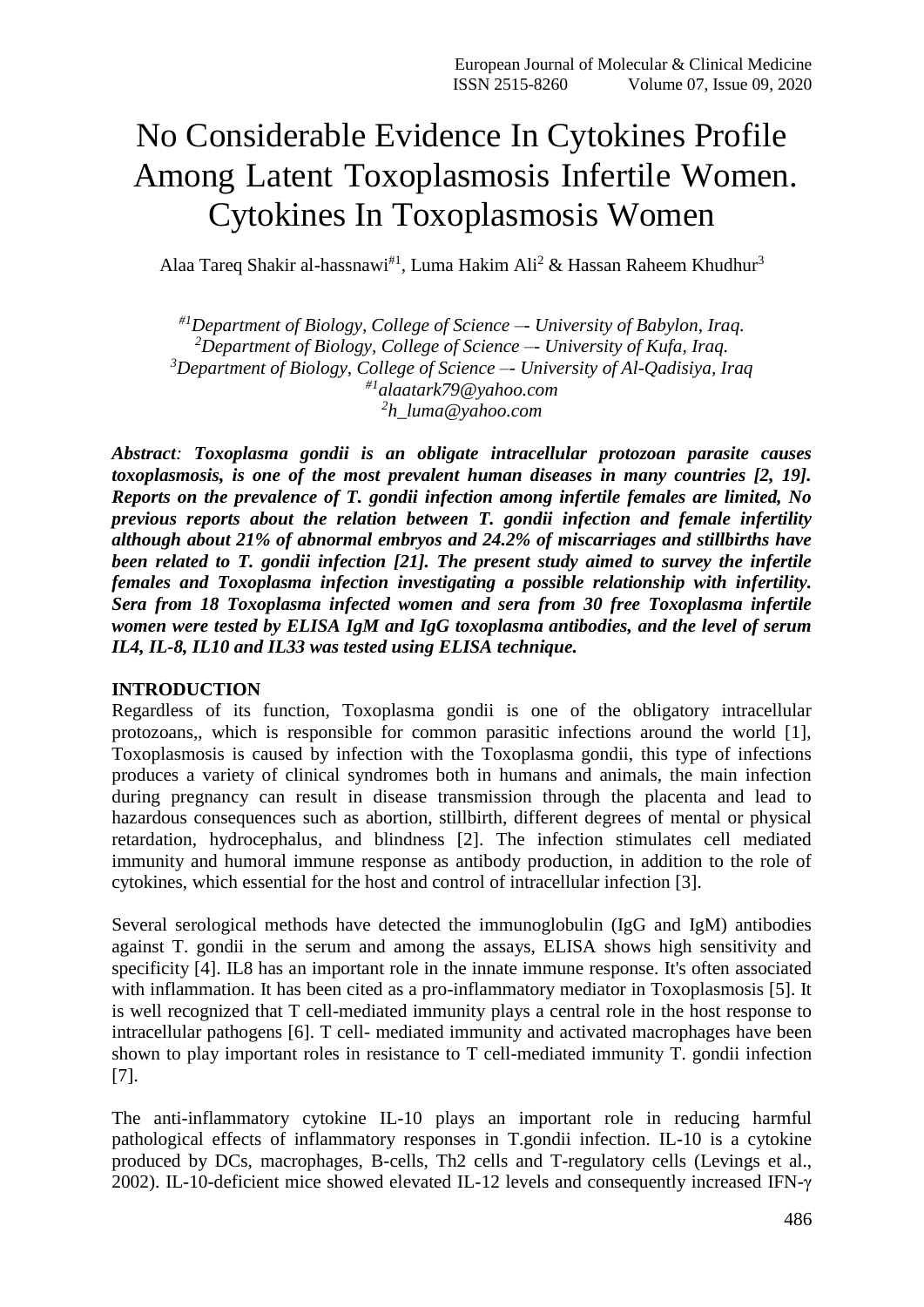and TNF- $\alpha$  responses and intense hepatic inflammation and tissue necrosis [8]. During acute toxoplasmosis, IL-10 serves a dual role in the suppression of the host's cellular immune response.

IL-33 is a member of the IL-1 cytokine family , in the nucleus is associated with chromatin, [9, 10] upon cell stress or death, biologically active IL-33 is released and truncated by proteolytic cleavage [11] it may have a dual role in different inflammatory conditions, depending on the specific immune mechanisms underlying disease pathogenesis [12], infections induces proinflammatory cytokine and chemokine responses, which are reduced in absence of IL-33R/ST2 signaling [13].

The humoral immune response to T. gondii is rapid and intense, and forms the basis for useful diagnostic tests for the various forms of the disease, the present study aimed to detection of IL4, IL8, IL10 and IL33 by diagnostic method (ELISA) in serum infected and non-infected infertile women by toxoplasmosis.

# **MATERIALS AND METHODS**

#### Exclusions Criteria

All exclusion criteria, such as family history, chronic and genetic disease, drinking and smoking, have previous abortions were account to exclude women from control one. After an interviewer managed we used forty eight enrolled infertile women.

#### Blood Collection

Statistical analysis was done using SPSS (Social Science Statistical Package) version 20 in which we use mean and standard deviation as descriptive statistics and LSD (the least significant difference) analysis of variance (ANOVA) for comparison between groups. The P value was considered significant if below 0.05.

Detection of Toxoplasma gondii Infections

Enzyme linked immunofluorescence assay (ELIFA) technique were used to confirm serum anti-toxoplasma IgG antibodies, the manual procedure accomplished by manufacture Biomerieux Company (France).

## Enzyme linked immunosorbent assay (ELISA)

All cytokine biomarkers test in this study (IL-10,IL-33,IL-8 and IL-4) checked by sandwich ELISA briefly, serum were added in pre-coated micro ELISA plate wells, then a biotinylated detection antibody for each specific cytokine added after one half hour of incubation. HRP detection enzyme then added after 3 washes. TMP Specific substrate were used after 5 washes, blue color terminated by stop solution (diluted H2SO4). Optical density measured by using ELISA reader and result calculated by comparing O.D of sample by O.D of stander.

## Study protocol and ethics

Study protocol approved and ethical issues done by local committee in college of science/ Babylon University, already the committee depends on principles of declaration Helsinki.

## Statistical Analysis

All statistical analyses were performed according statistical software program (SPSS 10 Inc., Chicago, USA). All statistical comparisons were done by T-test. Variations were considered significant when P-value  $\leq 0.05$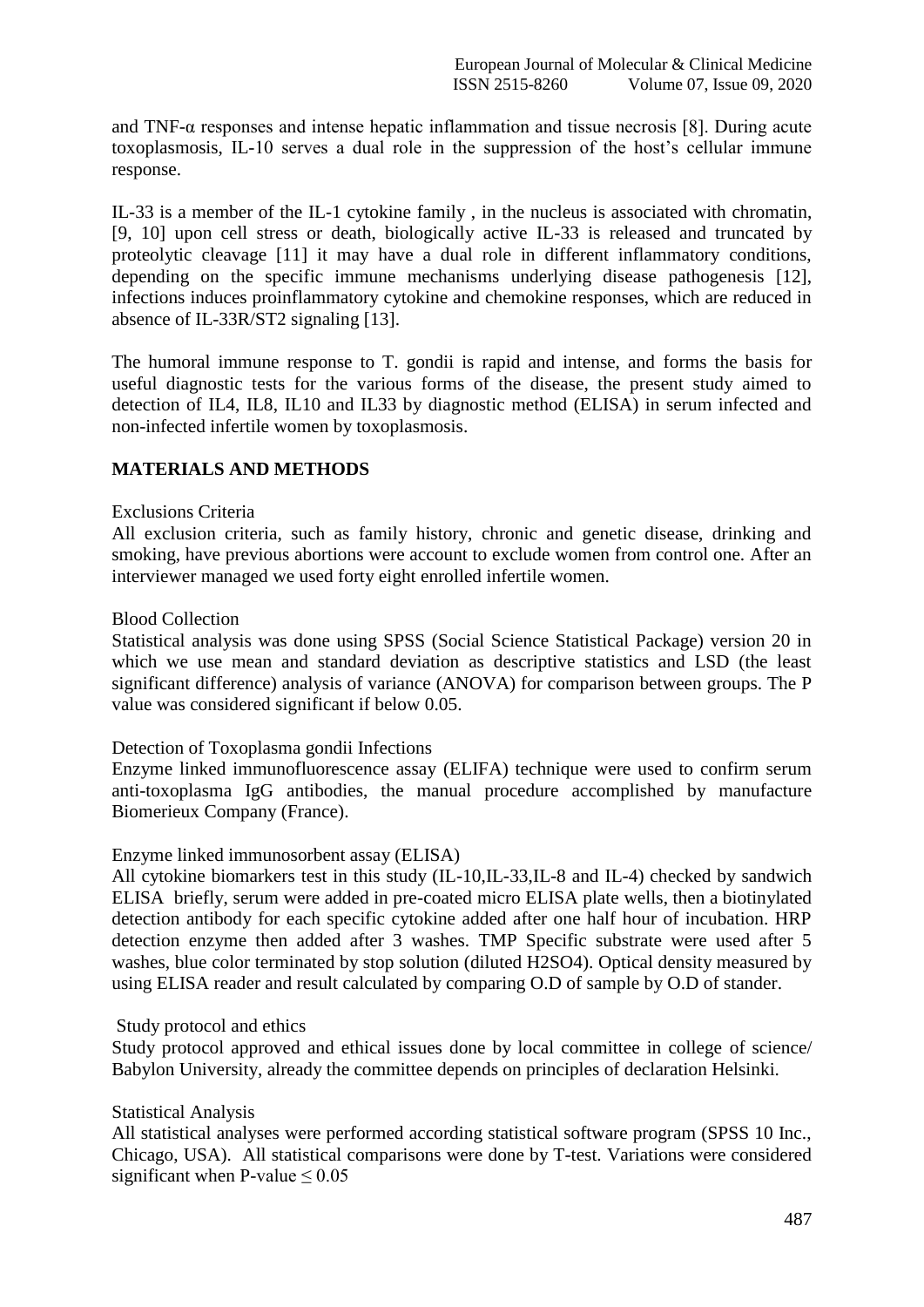#### **RESULTS**

In the present study the enrolled women (18 Toxoplasma infected and 30 free Toxoplasma infertile women) were checked by ELIFA techniques to confirm the infection of Toxoplasma gondii (positive just for IgG antibodies). The percentage of infection in women was 37%. Seroprevalence of cytokines profile in Toxoplasmosis free and infected women showed no significant variation in interleukin-8, 33 and interleukin-10 concentration (Figures 1, 2 and 3). Our finding showed a significant variation in serum Interlukin-4, were infected infertile women showed higher level as compare with free infected one( $P = 0.018$ , Figure 4). In additions, personal correlations between anti-toxoplasma IgG antibodies and all serum cytokine profile showed no significant variation see figures  $5,6,7,8$  were  $P > 0.050$ .



Figure 1. Comparison of mean concentration serum IL-8 Interleukin between patients and control Group.



Figure 2. Comparison of mean concentration serum IL-10 Interleukin between patients and control Group.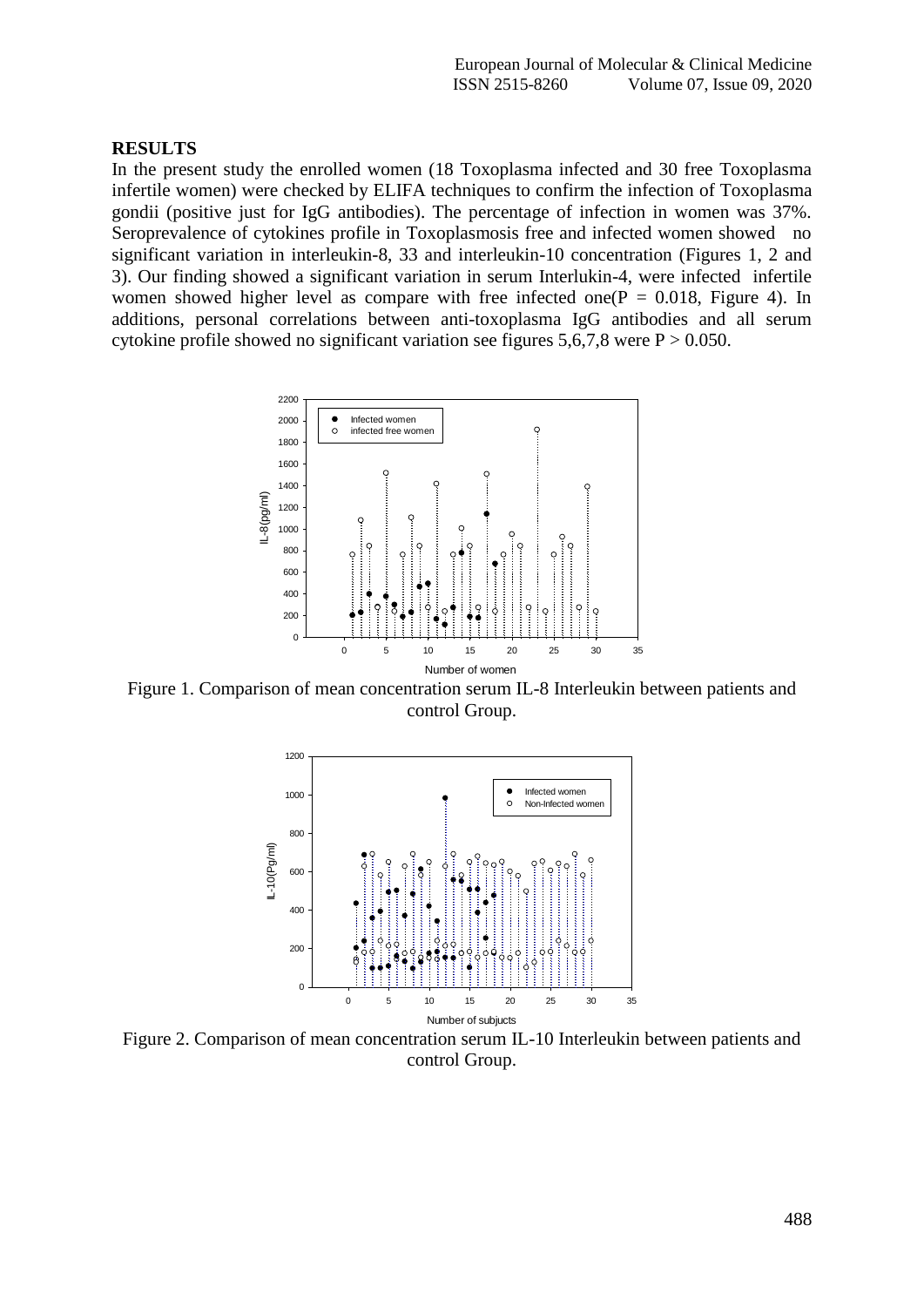

Figure 3. Comparison of mean concentration serum IL-33 Interleukin between patients and control Group.

The mean IL-4 were significantly higher in women patients as compared to control groups, (435.973+307.291pg/ml) versus (291.433+80.203pg/ml) respectively (p=0.0179). Figure (4).



Figure 4. Comparison of mean concentration serum IL-4 Interleukin between patients and control Group



Figure 5. Serum IL-8 level among different levels of anti-Toxoplasma antibody (series 1=IL-8 series2= Anti-toxoplasma IgG antibodies). P-value= 0.101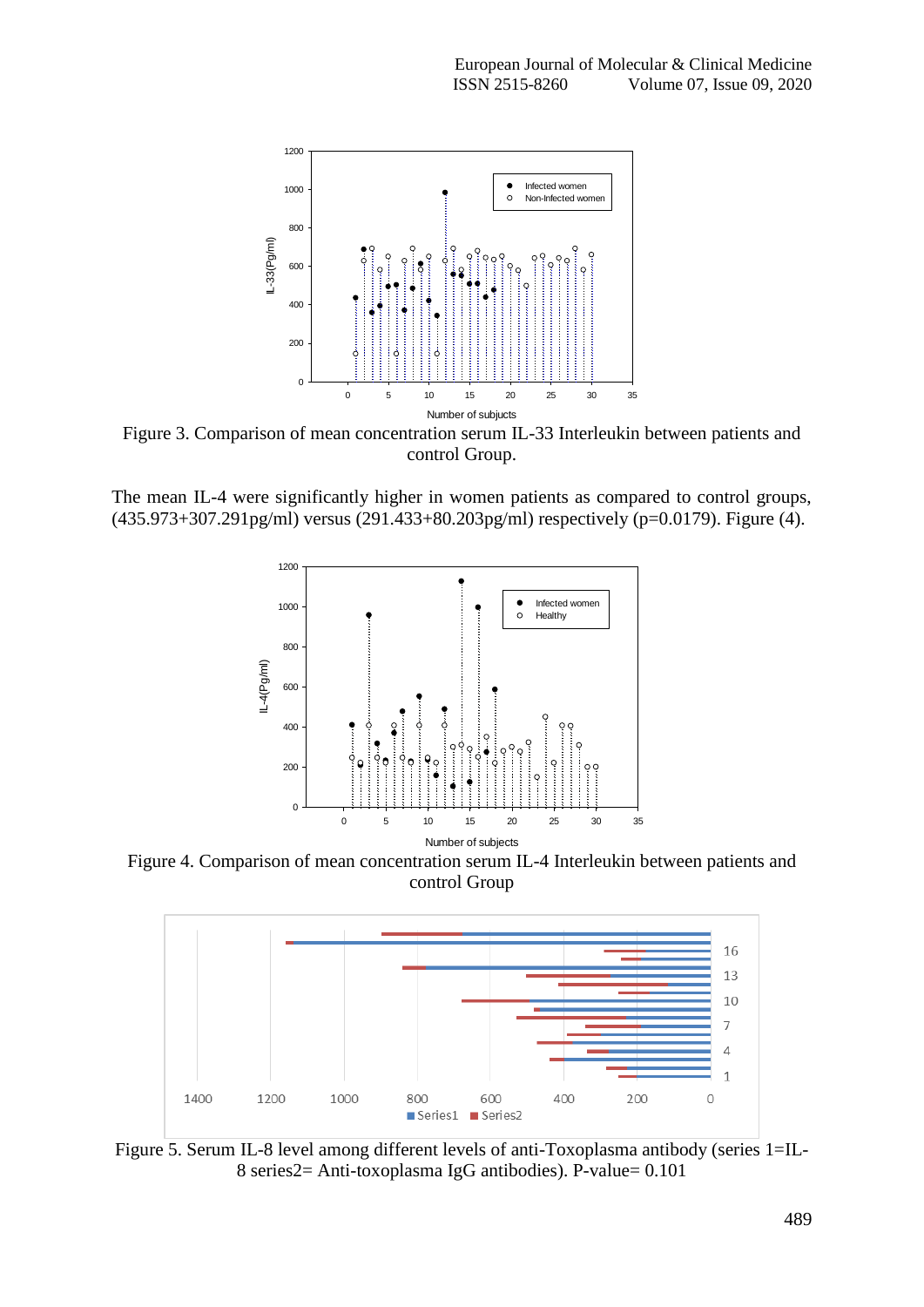

Figure 6. Serum IL-4 level among different levels of anti-Toxoplasma antibody (series 1=IL-4 series2= Anti-toxoplasma IgG antibodies). P-value= 0.797



Figure 7. Serum IL-10 level among different levels of anti-Toxoplasma antibody (series 1=IL-4 series2= Anti-toxoplasma IgG antibodies). P-value= 0.742



Figure 8. Serum IL-33 level among different levels of anti-Toxoplasma antibody (series 1=IL-4 series2= Anti-toxoplasma IgG antibodies). P-value= 0.497

## **DISCUSSION**

It is known that toxoplasmosis has some unfavorable effects on the reproductive capacity of both men and women [14].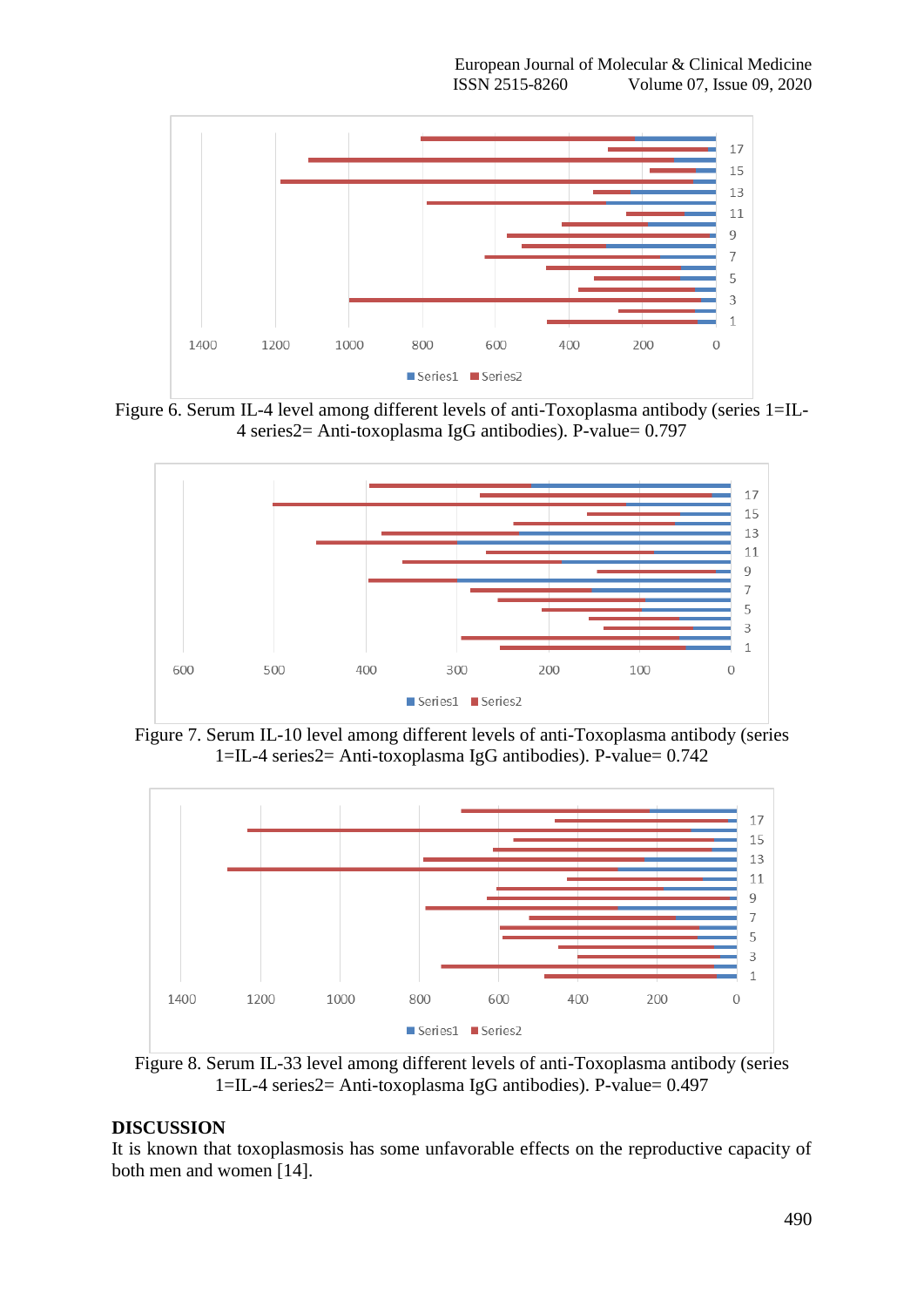The present study is the first in Iraq, which showed there is no an association between toxoplasmosis and infertility women cytokines IL8, IL10 and IL33 concentration and showed no significant variation in the serum of infertility women infected with toxoplasmosis in comparison with infertility women uninfected (healthy control)

The statistical results indicated no significant variation of IL-8, IL-10 and IL-33 in infertile women patients' comparison with infertile women control, and may be due to the parasite alter or fail to stimulate secretion of the pro-inflammatory chemokines. The decrease level of IL-10 in patients in comparison with healthy control (Table 1) may be due to fail ability of the parasite to enhance TH2 cytokines among these was IL-10. However, IL-10 is strong enemy to macrophages capability in order to kill bacteria inside the cells microbes as well, examples are infections and T. gondii via numbers of pathogens, the presence of T. gondii, will lead to increasing in the IL-10 expression [15].

This results disagree with previous study done by El-Tantawy et al. [16] they found an association between toxoplasmosis and infertility women with significant higher prevalence  $(p < 0.01)$  of T. gondii infection in infertile female patients  $(61.85%)$  in Dakhalia governorate, Egypt in comparison with the pregnant women control group. Previous study in Iraq (2017) found that Interleukins IL-8 and Il-10 plays an important role in the resolution of Toxoplasma gondii infection, their concentration in women patients' serum of all age groups were increased in comparison to that observed in control groups [17].

The statistical results indicated increase of IL-4 in patients in comparison with healthy control of all ages (Figure 4). This increase is due to T. gondii stimulate secretion of the proinflammatory chemokines like IL-4. The chemokine response is dependent on invasion by live tachyzoites and subsequent host cell lysis. IL-4 is responsible for activation and recirculation of neutrophils and neutrophils can phagocyte and kill or inhibit tachyzoites of Toxoplasma and showed that human intestinal epithelial cells infected with T. gondii elicit rapid secretion of IL-4 [18].

# **CONCLUSION**

The present study confirms that in SLE patients the antibodies to the antinucleosome are common. We have also revealed that mean antinucleosome antibodies are high in SLE groups in compared to healthy subjects or in rheumatoid arthritis patients. So, it might be a helpful addition to the laboratory tests that can aid with SLE diagnostics.

## **RECOMMENDATIONS**

Our results found there is no significant variation in cytokines IL8 ,IL10 and IL33 of infertility women serum infected with toxoplasmosis in comparison with infertility women serum uninfected (healthy control)

# **REFERENCES**

- [1] Mahmood, S.H., Hassani H.H. and Zghair K.H. (2010). Detection of B1 gene of Toxoplasma gondii in blood of pregnant and abortive women infected with this parasite. Iraqi Journal of Medical Sciences.
- [2] Elsheikha, H. M. (2008).Congenital toxoplasmosis: priorities for further health promotion action," Public Health, V. 122(4) : 335–353.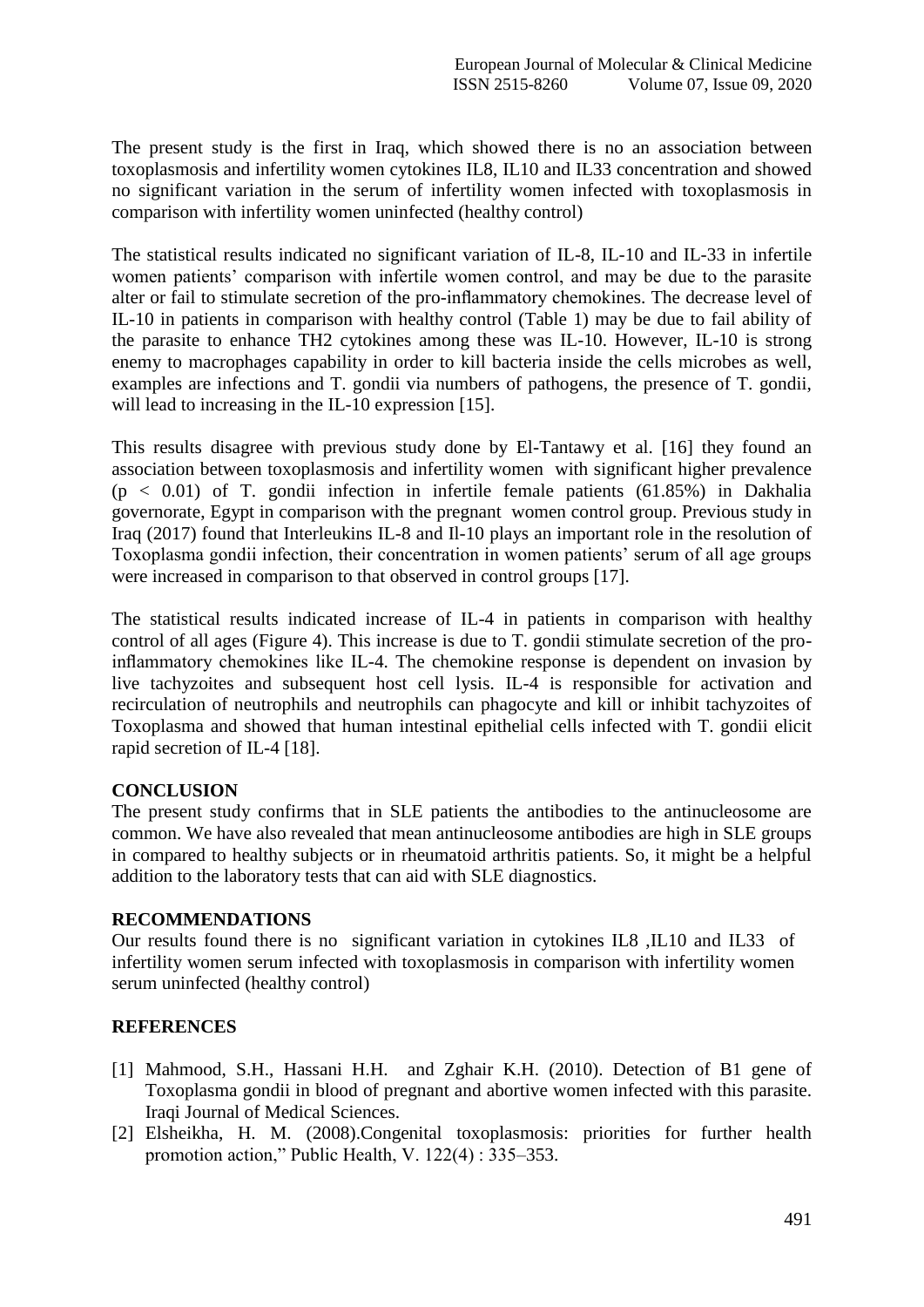- [3] AL-Fertosi, R.B and Juma, A.S.M .(2006).Possible cellular expression IFN-γ in women with abortion infected with Toxoplasma gondii. Medical Journal of Islamic World Academy of Science. 16:121-34.
- [4] Saki, J.; Mohammadpour, M.; Moramezi, F. and Khademvatan, K. (2015). Seroprevalence of Toxoplasma gondii in Women Who Have Aborted in Comparison with the Women with Normal Delivery in Ahvaz, Southwest of Iran. Scientific World Journal. 10.1155.764369 :4.
- [5] Tenter A.M. and Heckeroth A.R. and Weiss LM. (2000). Toxoplasma gondii: from animals to human. Int. J Parasitol. 30:1217–58.
- [6] Šárka, K. and Jaroslav F. and Longer, S. M. .(2007). pregnancy and lower fetal development in women with latent "asymptomatic" toxoplasmosis. BMC. Infect Dis. 4:114.
- [7] Bliss, S.K.; Gavrilescu, L.C.; Alcaraz, A.; Denkers, E.Y. (2001).Neutrophil depletion during Toxoplasma gondii infection leads to impaired immunity and lethal systemic pathology. Infect Immun. 69:4898–905.
- [8] Gazzinelli, R.T.; Wysocka, M.; Hieny, S.; Scharton-Kersten T.; Cheever A., Kuhn R. In the absence of endogenous IL-10 mice acutely infected with Toxoplasma gondii succumb to a lethel immune response dependent on CD4+ Tcell and accompanied by over production of IL-12, INF-gamma TNF-alpha .(1996). J. Immunol. 157:798.
- [9] Schmitz, J.; Owyang, A.; Oldham, E.; Song, Y.; Murphy, E. and McClanahan, TK. (2005) .IL-33, an interleukin-1-like cytokine that signals via the IL-1 receptor-related protein ST2 and induces T helper type 2-associated cytokines. Immunity. 23:479–90..
- [10]Carrière, V.; Arshad, M.I.; Le Seyec, J.; Lefevre, B.; Farooq, M.; Jan, A. (2017).Endogenous IL-33 deficiency exacerbates liver injury and increases hepatic influx of neutrophils in acute murine viral hepatitis. Mediators of Inflammation. 1359064:15.
- [11]Cayrol, C.; Duval, A.; Schmitt, P.; Roga, S.; Camus, M. and Stella, A. (2018). Environmental allergens induce allergic inflammation through proteolytic maturation of IL-33. Nation. Immunol. 19:375–85.
- [12] Liew, F.Y.; Girard, J.P; Turnquist, H.R.(2016). Interleukin-33 in health and disease. Nat Rev Immunol. 16(11):676–689.
- [13]Ryffel, B.; Huang, F.; Robinet, P.; Panek, C.; Couillin, I.;Erard, F.; Piotet, J.; Le Bert, M.; Mackowiak, C.; Arias, M.T.; Dimier-Poisson, I. and Zheng S.G. .(2019).Blockade of IL-33R/ST2 Signaling Attenuates Toxoplasma gondii Ileitis Depending on IL-22 Expression . Front immunol. V.10 :702.
- [14] Sarkar MD, Anuradha B, Sharma N, Roy RN.(2012). Seropositivity of toxoplasmosis in antenatal women with bad obstetric history in a tertiary-care hospital of Andhra Pradesh, India. J Health Popul Nutr, 30 (1): 87-92.
- [15]Gazzinelli, R.T.; Oswald, I.P.; Sher, A. IL-10 inhibits parasite killing and nitrogen oxide production by IFN-gammaactivated macrophages.(1992). The Journal of Immunology. V. 148(6) : 1792-6.
- [16]El-Tantawy, N.; Taman, A. and Shalaby, H.(2014). Toxoplasmosis and Female Infertility: Is there a Co-Relation. American Journal of Epidemiology and Infectious Disease, Vol. 2, No. 1, 29-32.
- [17]Mohamed, K. I. A.; Khadhum, M. S.;Abu-Al-Ess, H. Q. M.;Ali, S. H. M.;Al-Fukhar, S. A.;Al-Wattar, W. M. A.;Hamoudi, S. R. and Mousa, J. M. (2017) . The Effect of Toxoplasma gondii on Interleukin-8, Interleukin-10, Leukotriene B4 and Calcium Levels in Aborted Women. International Journal of Medical Research & Health Sciences. 6(11): 76-82.